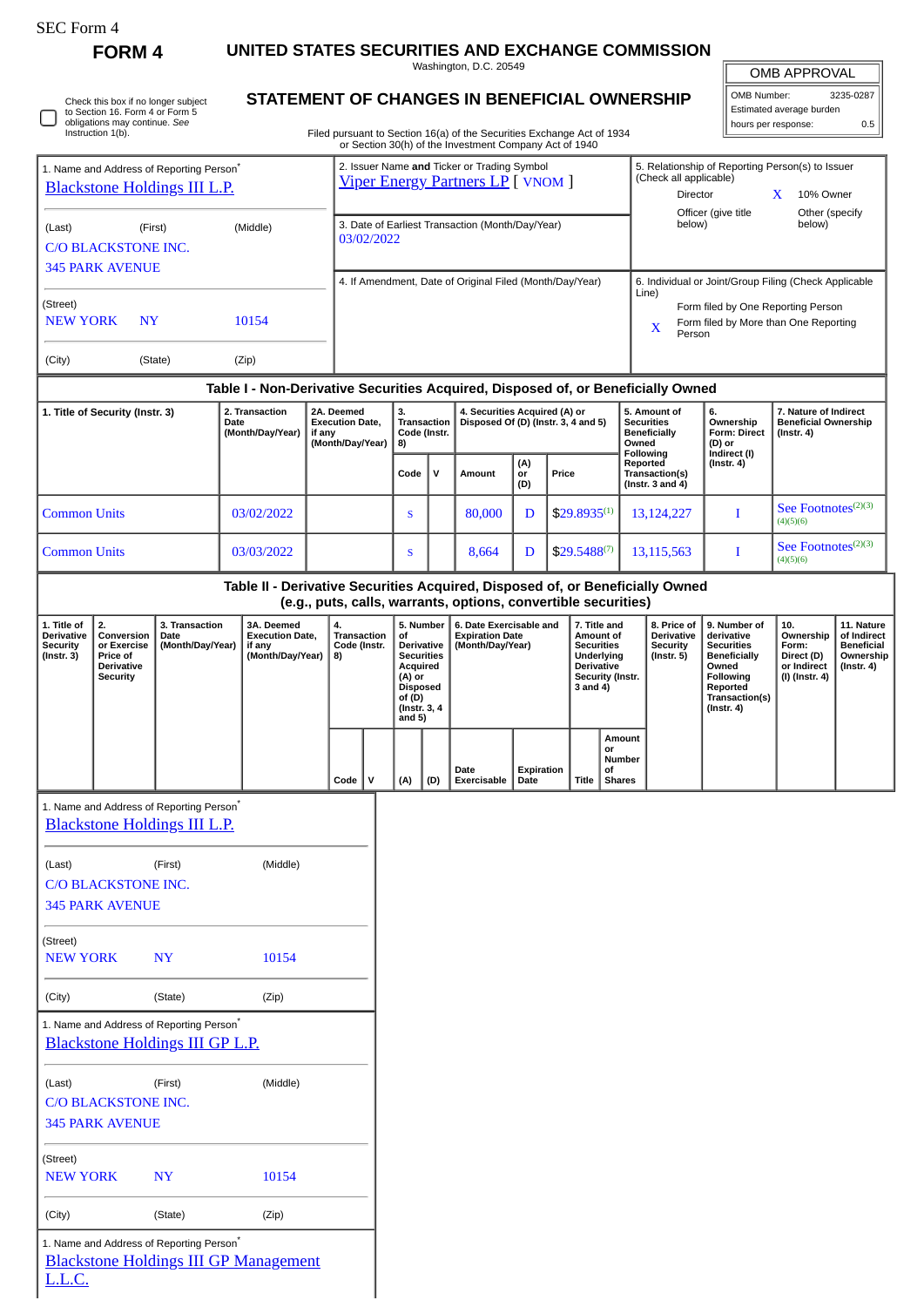| (Last)                                                                        | (First)                                   | (Middle) |  |
|-------------------------------------------------------------------------------|-------------------------------------------|----------|--|
| <b>C/O BLACKSTONE INC.</b>                                                    |                                           |          |  |
| <b>345 PARK AVENUE</b>                                                        |                                           |          |  |
| (Street)                                                                      |                                           |          |  |
| <b>NEW YORK</b>                                                               | <b>NY</b>                                 | 10154    |  |
| (City)                                                                        | (State)                                   | (Zip)    |  |
| 1. Name and Address of Reporting Person <sup>*</sup><br><b>Blackstone Inc</b> |                                           |          |  |
| (Last)                                                                        | (First)                                   | (Middle) |  |
| <b>345 PARK AVENUE</b>                                                        |                                           |          |  |
| (Street)                                                                      |                                           |          |  |
| <b>NEW YORK</b>                                                               | <b>NY</b>                                 | 10154    |  |
| (City)                                                                        | (State)                                   | (Zip)    |  |
| 1. Name and Address of Reporting Person <sup>*</sup>                          | <b>Blackstone Group Management L.L.C.</b> |          |  |
| (Last)                                                                        | (First)                                   | (Middle) |  |
| C/O BLACKSTONE INC.                                                           |                                           |          |  |
| <b>345 PARK AVENUE</b>                                                        |                                           |          |  |
| (Street)                                                                      |                                           |          |  |
| <b>NEW YORK</b>                                                               | <b>NY</b>                                 | 10154    |  |
| (City)                                                                        | (State)                                   | (Zip)    |  |
| 1. Name and Address of Reporting Person <sup>*</sup>                          | <b>SCHWARZMAN STEPHEN A</b>               |          |  |
| (Last)                                                                        | (First)                                   | (Middle) |  |
| C/O BLACKSTONE INC.                                                           |                                           |          |  |
| <b>345 PARK AVENUE</b>                                                        |                                           |          |  |
| (Street)                                                                      |                                           |          |  |
| <b>NEW YORK</b>                                                               | N <sub>Y</sub>                            | 10154    |  |
| (City)                                                                        | (State)                                   | (Zip)    |  |

## **Explanation of Responses:**

1. The price reported in Column 4 is a weighted average price. These common units ("Common Units") representing limited partner interests in Viper Energy Partners LP (the "Issuer") were sold in multiple transactions ranging from \$29.56 to \$30.29, inclusive. The Reporting Persons undertake to provide to the Issuer, any security holder of the Issuer, or the staff of the Securities and Exchange<br>Commission, upon requ

2. The controlling membership interests of BX Guidon Topco LLC, a Delaware limited liability company are held by Blackstone Management Associates VI L.L.C. and Blackstone Energy Management<br>Associates II L.L.C. BMA VI L.L.C L.L.C. Blackstone Holdings III L.P. is the managing member of each of BMA VI L.L.C. and Blackstone EMA II L.L.C. Blackstone Holdings III GP L.P. is the general partner of Blackstone Holdings III L.P. Blackstone Holdings III GP Management L.L.C. is the general partner of Blackstone Holdings III GP L.P.

3. (continued from footnote 2) Blackstone Inc. ("Blackstone") is the sole member of Blackstone Holdings III GP Management L.L.C. The sole holder of the Series II preferred stock of Blackstone is Blackstone Group Management L.L.C. Blackstone Group Management L.L.C. is wholly-owned by Blackstone's senior managing directors and controlled by its founder, Stephen A. Schwarzman.

4. Information with respect to each of the Reporting Persons is given solely by such Reporting Person, and no Reporting Person has responsibility for the accuracy or completeness of information supplied by another Reporting Person.

5. Each of the Reporting Persons (other than to the extent it directly holds securities reported herein) disclaims beneficial ownership of the securities held by the other Reporting Persons, except to the extent of such Reporting Person's pecuniary interest therein, and, pursuant to Rule 16a-1(a)(4) under the Securities Exchange Act of 1934 (the "Exchange Act"), each of the Reporting Persons (other than to the extent it directly holds securities reported herein) states that the inclusion of these securities in this report shall not be deemed an admission of beneficial ownership of all of the securities reported herein for purposes of Section 16 of the Exchange Act or for any other purpose.

6. Due to the limitations of the electronic filing system certain Reporting Persons are filing a separate Form 4.

7. The price reported in Column 4 is a weighted average price. These Common Units were sold in multiple transactions ranging from \$29.50 to \$29.66, inclusive. The Reporting Persons undertake to provide to the Issuer, any security holder of the Issuer, or the staff of the Securities and Exchange Commission, upon request, full information regarding the number of Common Units sold at each separate price in the range set forth in this footnote.

**Remarks:**

Form 2 of 2

BLACKSTONE HOLDINGS III L.P., By: Blackstone Holdings III GP L.P., its general partner, By: Blackstone Holdings III GP Management L.L.C., its general partner, By: /s/ Tabea Hsi, Name: Tabea Hsi, Title: **Senior Managing Director** 03/04/2022 BLACKSTONE HOLDINGS 03/04/2022